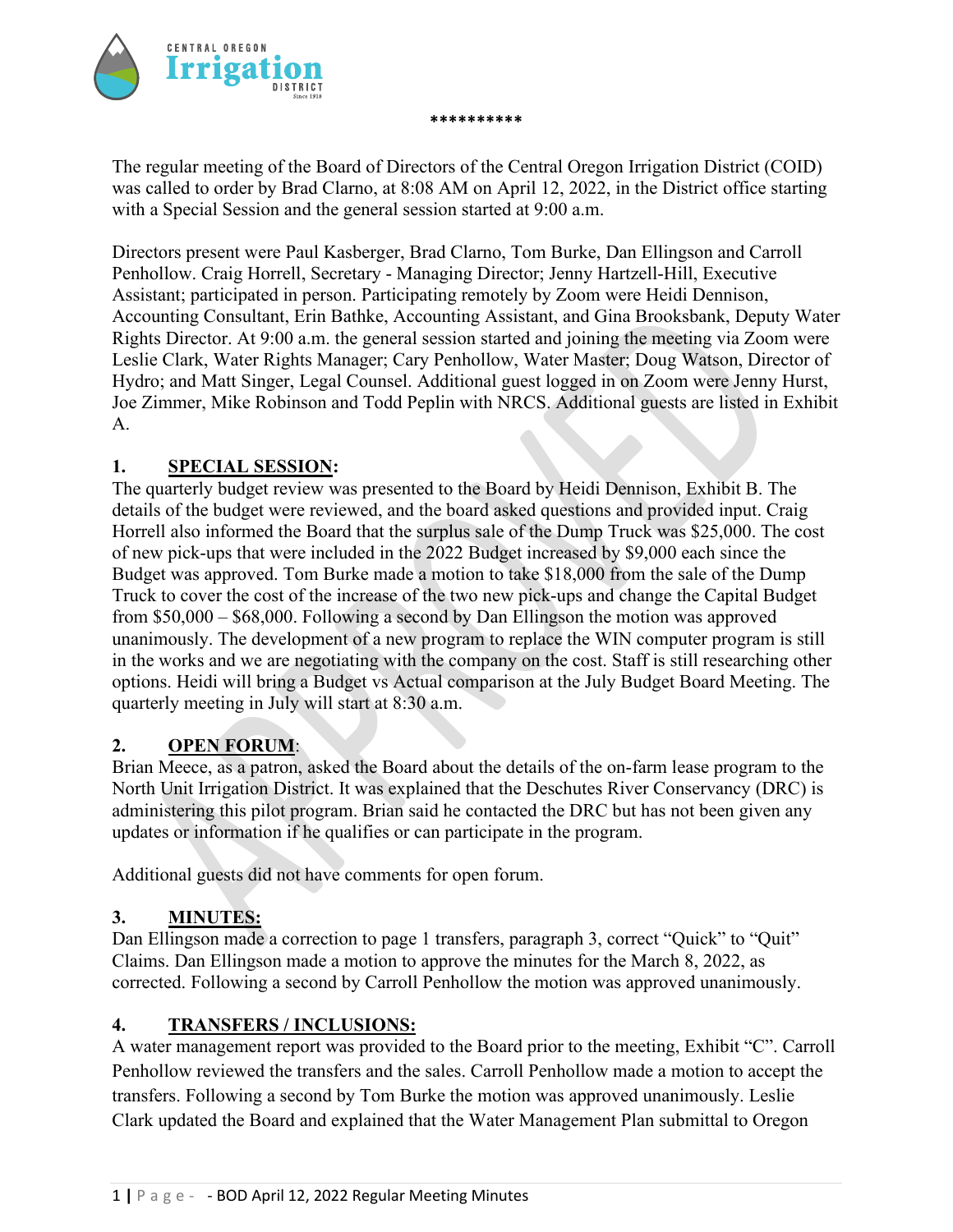Water Resources Department had a lot of comments during the open comment period, but was approved by Oregon Water Resources Department.

# **5. REPORTS:**

A. Watermaster Report –

A written report (Exhibit "D") was provided to the Board prior to the meeting. Cary Penhollow updated the Board on current levels at Crane Prairie. The current snow fall is helping with the levels a little bit.

B. Operations and Maintenance Report –

A written report (Exhibit "E") was provided to the Board prior to the meeting. Craig Horrell updated the Board on the start-up and explained that the temporary stem wall at the intake at the new pipe was compromised and repairs are getting done today and tomorrow. Hopefully water will be turned back up by Wednesday afternoon. Kelley Hamby is out on-site so he is not participating in the Board Meeting today.

C. Hydro Report -

A written report (Exhibit "F") was provided to the Board prior to the meeting. Doug Watson updated the Board on generation: SPP is not running due to PacifiCorp doing work, it is planned to be complete by this Thursday and then SPP will be started. Juniper Ridge should be up and running by middle of next week.

D. Internal Operations & Communications-

A written report (Exhibit "G") was provided to the Board prior to the meeting. Craig Horrell updated the Board on the ramp up schedule on the website and how it has been misinterpreted as COID using 100% of what is in the river instead of 100% of what is available for live flow. Discussion followed.

# E. Finance -

The written report (Exhibit "H") was provided to the Board prior to the meeting. Craig Horrell updated the Board on the 2021 Audit.

F. Manage Report-Craig Horrell had nothing to report.

# **6. BILLINGS & PAYROLL:**

Tom Burke made a motion to approve the Billings and Payroll as presented. Following a second by Dan Ellingson the motion was approved unanimously.

# **7. OLD BUSINESS:**

# • **Merkley PL 566**

Craig Horrell updated the Board on the EIS as it is still in process. The Phase 1 piping is in the ground and as explained in the Operations Report some repairs are being made. The final finishing work is being completed with seeding and groundwork. A meeting with Taylor NW on the project will be conducted to review how the project went and how to do better on the next phase of piping.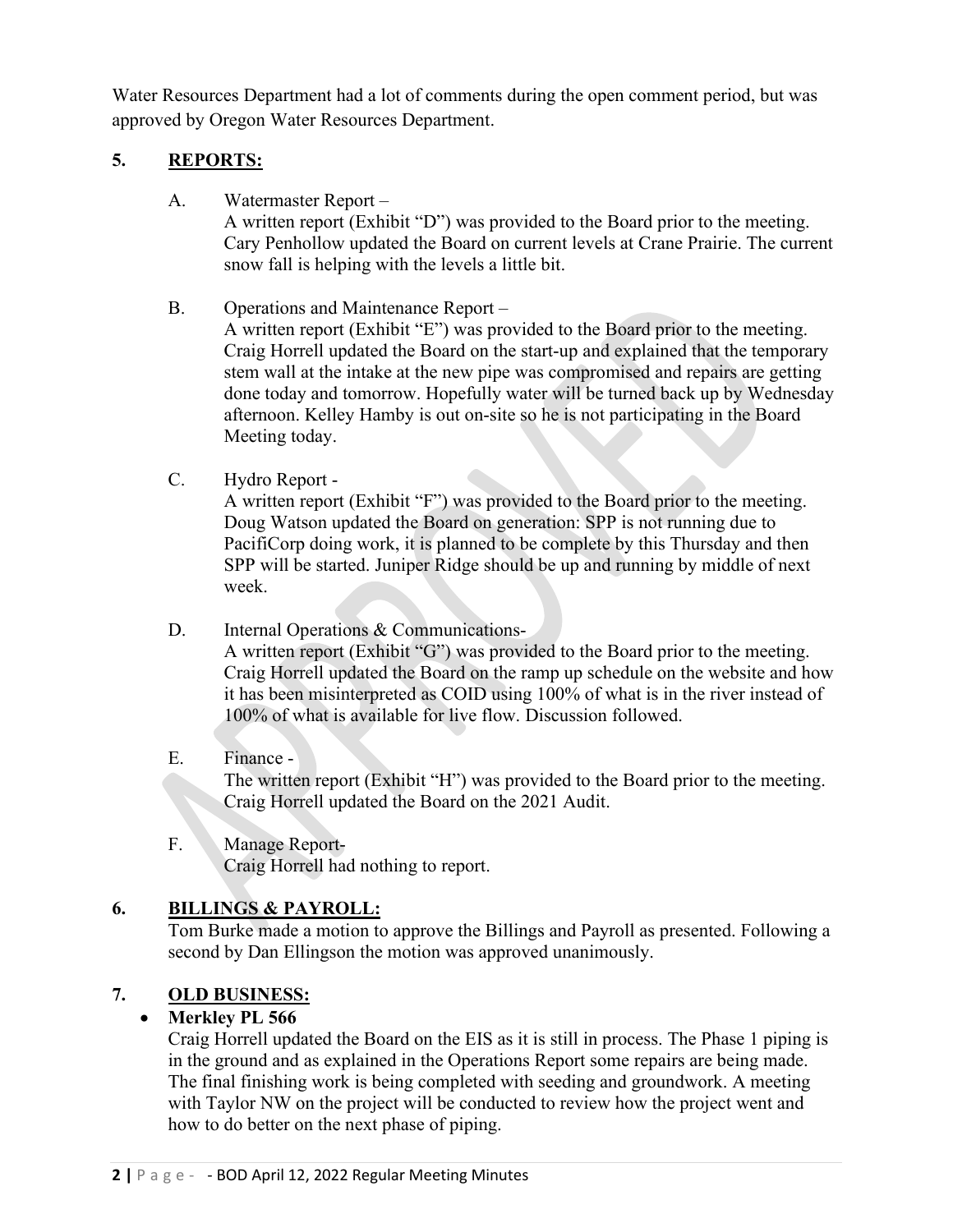# • **Construction Update**

Craig Horrell updated the board on construction in the topic above.

#### • **Rate Increase Communication**

Craig Horrell updated the Board on the subsidiary agreements with the HOA's that have met with staff. Craig also reviewed the ORS that allows COID to make a rate change. Tom Burke also recommended that in the future, including patrons and Board members to formulate a rate committee to determine rate increases. Board discussion followed regarding how the Board has determined the rate increases in the past.

### • **Business Oregon Loan – Update**

Craig Horrell informed the Board that the first request for funds have been submitted to Business Oregon and we are waiting to receive the funds. The lottery bonds go out in April and should be funded in June and then the Lottery Bond funds will be used instead.

### **7. NEW BUSINESS:**

### • **Fitch Water Rights Request**

A letter written by the Fitch's was provided to the Board, Exhibit "I". Craig Horrell and Cary Penhollow provided the background on this delivery. They explained that it was a shared delivery with Arnold Irrigation District. Arnold Irrigation District has remanent parceled this delivery this season. The request is: Can COID service their water in place of Arnold? Staff has evaluated this request and there are two options: 1: No, or 2: COID could service them for 1 year with .5 acres temporary water and then they would need to switch to city water. Board discussion followed. Dan Ellingson made a motion to allow a temporary transfer of .5 acres or water right for the 2022 season. Following a second by Carroll Penhollow the motion was approved unanimously. Matt Singer, legal counsel, will work with staff on the process for the temporary water.

#### • **Brookswood Property**

Tom Burke made a motion to authorize the manager to record a covenant for the Brookswood property. Following a second by Carroll Penhollow the motion was approved unanimously.

#### • **Renewable Energy Coalition Request**

The Renewable Energy Coalition submitted a request for the Board's consideration. Exhibit "J". Craig Horrell provided background regarding this request. The Board is not interested at this time to give them money.

# **8. BOARD COMMENTS:**

None.

At 10:16 a.m. the Board recessed the General Session and asked the Board to convene into Executive Session per:

• ORS 192.660(2)(e) to conduct deliberations with persons designated by the governing body to negotiate real property transactions.